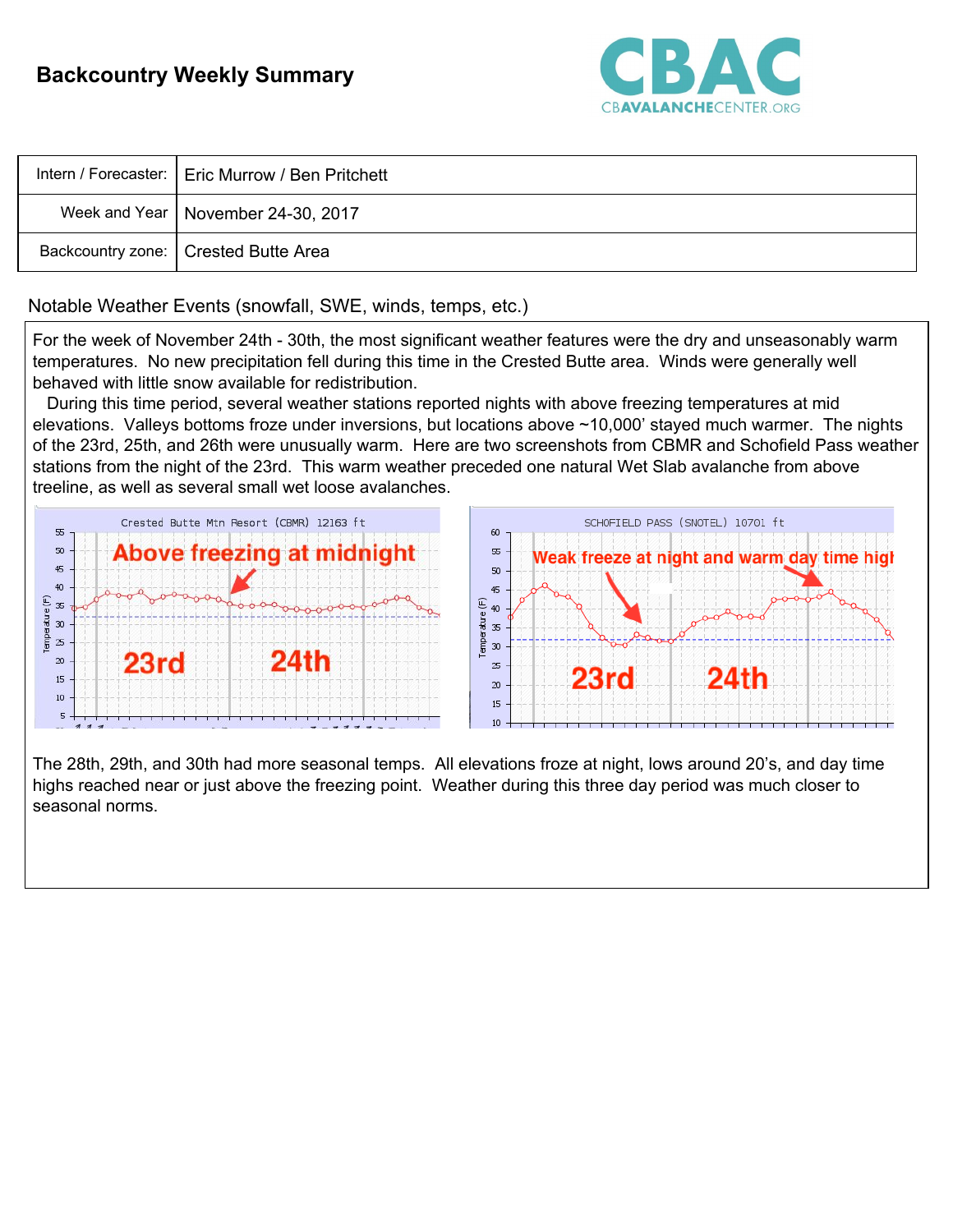# Snowpack (weak layer date(s) and status, structure, stability trends)

**11/17/2017 Interface:** The November 17th interface showed little activity in the Crested Butte area this week. Just one slide was reported on this interface on an East aspect above treeline. At low and mid elevations, the slab that was overlaying the interface faceted away on northerly aspects thus did not pose much of an avalanche threat. This [video](https://www.youtube.com/watch?v=m7RTAh2FZOE&t=2s) does a good job of describing conditions below treeline on northerly aspects. The photo below shows a spatial relationship between the video location and nearby common ski touring locations on Snodgrass. Above treeline Northerly features where the wind stiffened the November 17th storm snow may still harbor a slab over this weak layer.



Looking forward, current snow surfaces are either facets or crusts which will likely mean poor bonding with our next snowfall. The sun and warm temperatures have created strong crusts on sunny slopes. As the aspect swings away from due south to the east or west, these crusts progressively get weaker and are capping faceted grains. Temperature crusts even formed on northerly aspects. Snow surface crusts on northerly terrain are thin and weak and formed at elevations up to 11,000 ft. Current surfaces will likely become important interfaces in the future once buried.